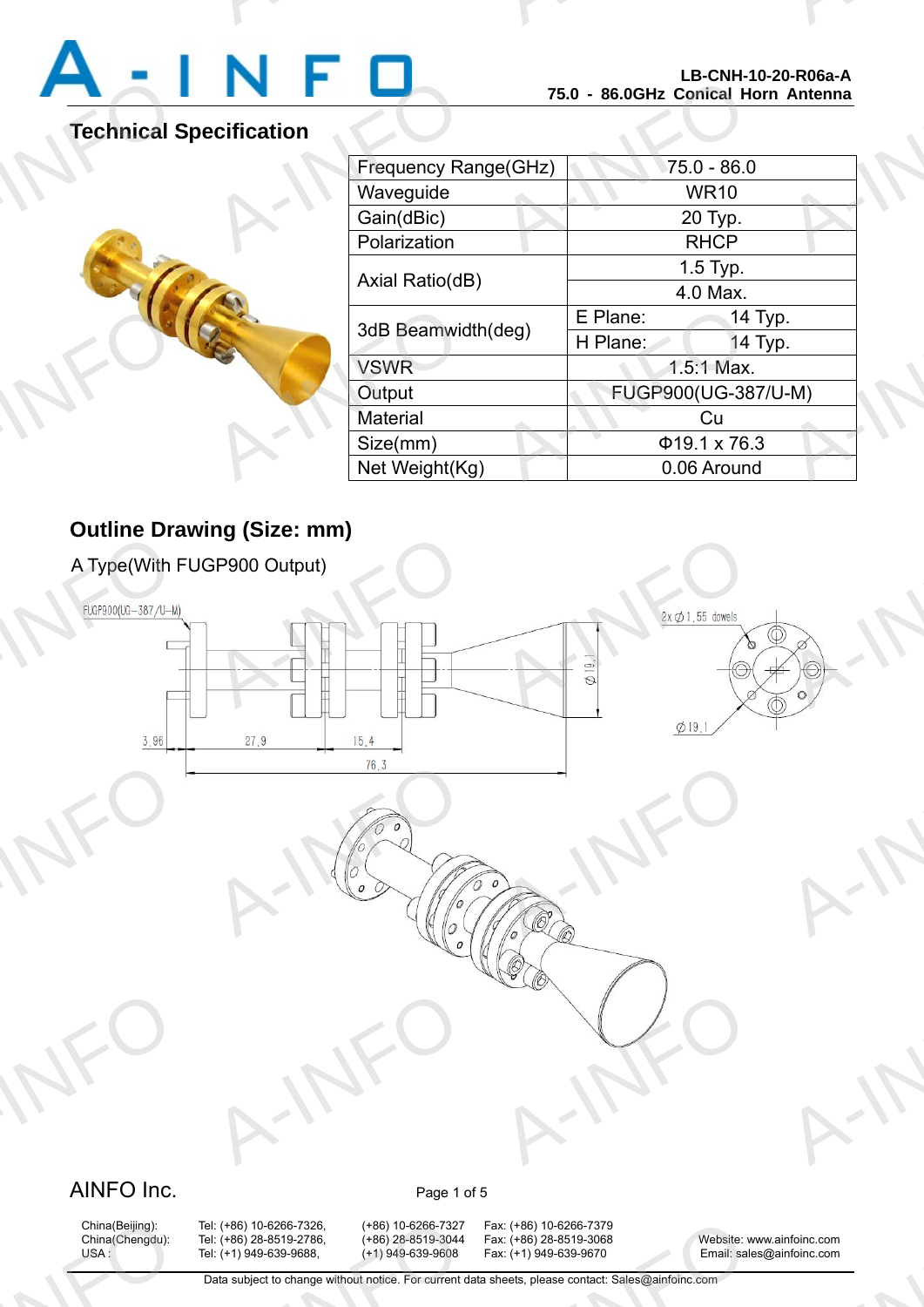

A-INFO

A-INFO

A-INFO

A-INFORMATION CONTINUES.

**Flange Drawing (Size: mm)**



### AINFO Inc. Page 2 of 5

A-INFO

A-INFO

China(Beijing):<br>China(Chengdu):<br>USA :

1: (+86) 10-6266-7326, (+86) 10-6266-7327<br>1: (+86) 28-8519-2786, (+86) 28-8519-3044<br>1: (+1) 949-639-9688, (+1) 949-639-9608<br>Data subject to change without notice. For current d

A-IFO

A-IFO

China(Beijing): Tel: (+86) 10-6266-7326, (+86) 10-6266-7327 Fax: (+86) 10-6266-7379 x: (+86) 10-6266-7379<br>x: (+86) 28-8519-3068<br>x: (+1) 949-639-9670 Email: sale<br>heets, please contact: Sales@ainfoinc.com

A-IFO

A-IFO

China(Chengdu): Tel: (+86) 28-8519-2786, (+86) 28-8519-3044 Fax: (+86) 28-8519-3068 Website: www.ainfoinc.com USA : Tel: (+1) 949-639-9688, (+1) 949-639-9608 Fax: (+1) 949-639-9670 Email: sales@ainfoinc.com infoinc.com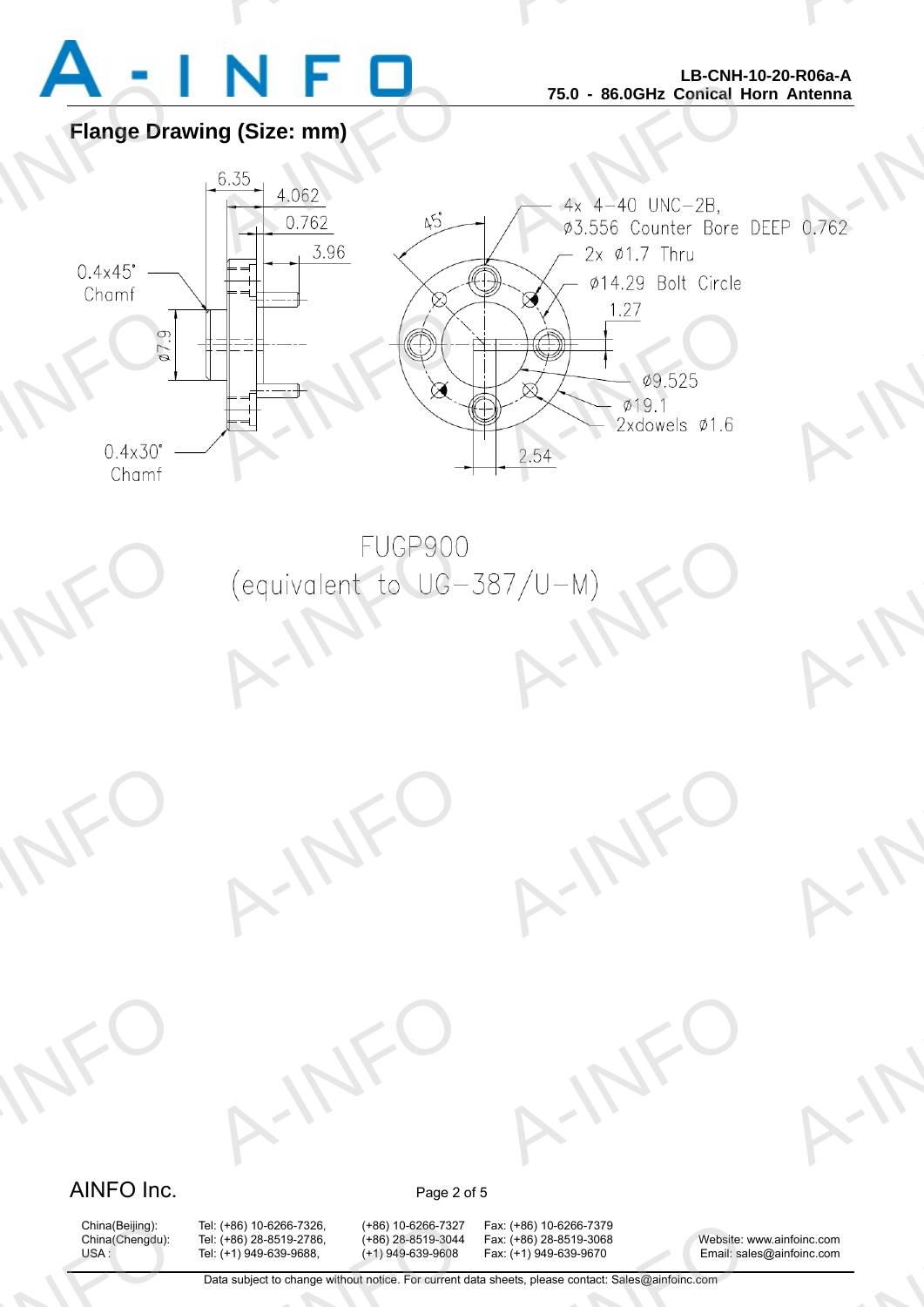# Test Result<br>1. Gain<br>2

A-INFORMATION CONTINUES.

A-INFO

A-INFO

A-INFO

A-INFO

A-INFO

A-INFORMATION CONTINUES.

## **Test Results**





### **2. Axial Ratio**



### AINFO Inc. Page 3 of 5

China(Beijing):<br>China(Chengdu):<br>USA :

China(Beijing): Tel: (+86) 10-6266-7326, (+86) 10-6266-7327 Fax: (+86) 10-6266-7379

China(Chengdu): Tel: (+86) 28-8519-2786, (+86) 28-8519-3044 Fax: (+86) 28-8519-3068 Website: www.ainfoinc.com USA : Tel: (+1) 949-639-9688, (+1) 949-639-9608 Fax: (+1) 949-639-9670 Email: sales@ainfoinc.com infoinc.com

Data subject to change without notice. For current data sheets, please contact: Sales@ainfoinc.com 1: (+86) 10-6266-7326, (+86) 10-6266-7327<br>1: (+86) 28-8519-2786, (+86) 28-8519-3044<br>1: (+1) 949-639-9688, (+1) 949-639-9608<br>Data subject to change without notice. For current d x: (+86) 10-6266-7379<br>x: (+86) 28-8519-3068<br>x: (+1) 949-639-9670 Email: sale<br>heets, please contact: Sales@ainfoinc.com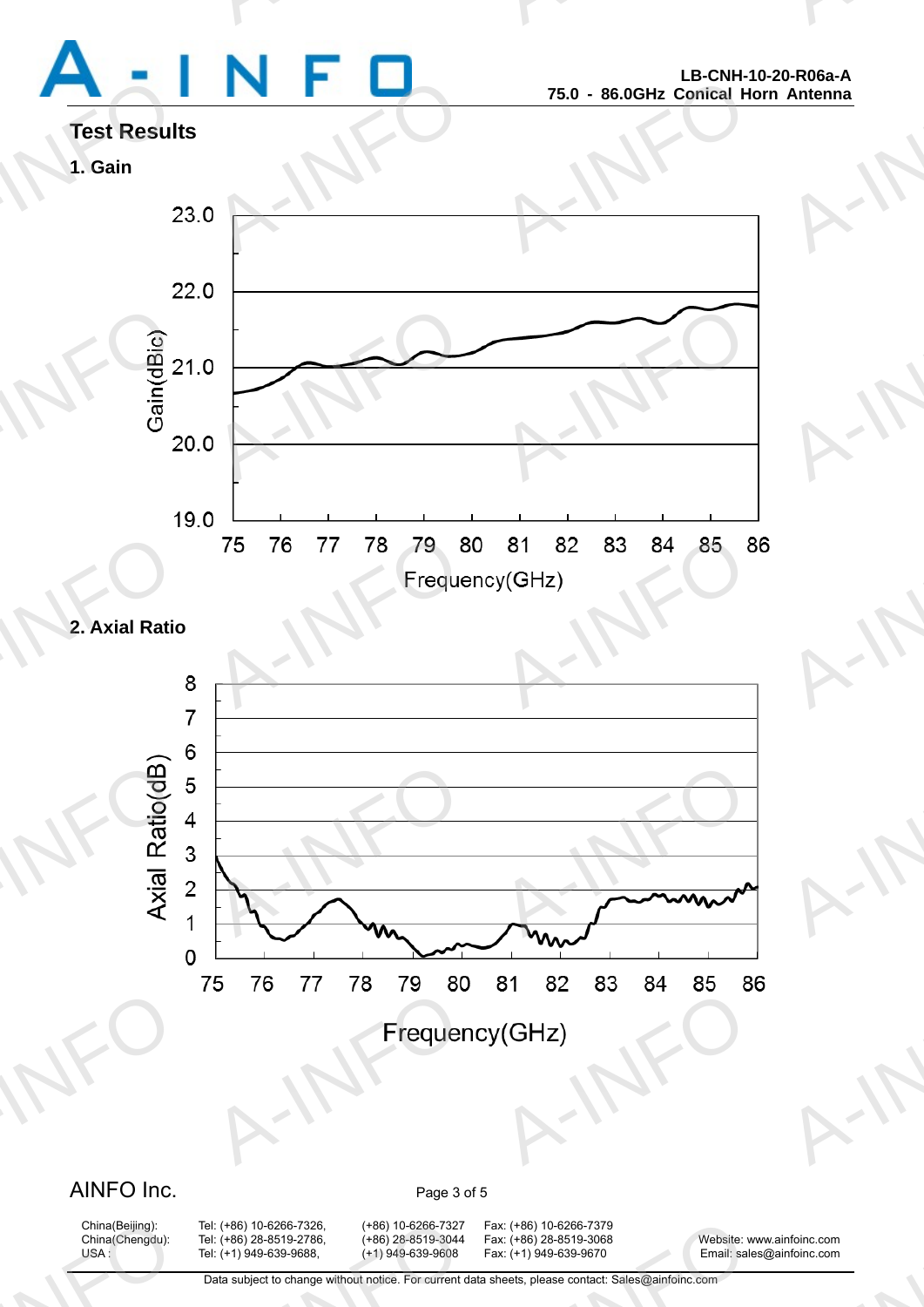

A-INFO

A-INFORMATION CONTINUES.

### **3. VSWR**



### **4. Pattern**



### AINFO Inc. Page 4 of 5

China(Beijing):<br>China(Chengdu):<br>USA :

China(Beijing): Tel: (+86) 10-6266-7326, (+86) 10-6266-7327 Fax: (+86) 10-6266-7379 1: (+86) 10-6266-7326, (+86) 10-6266-7327<br>1: (+86) 28-8519-2786, (+86) 28-8519-3044<br>1: (+1) 949-639-9688, (+1) 949-639-9608<br>Data subject to change without notice. For current d

x: (+86) 10-6266-7379<br>x: (+86) 28-8519-3068<br>x: (+1) 949-639-9670 Email: sale<br>heets, please contact: Sales@ainfoinc.com

China(Chengdu): Tel: (+86) 28-8519-2786, (+86) 28-8519-3044 Fax: (+86) 28-8519-3068 Website: www.ainfoinc.com USA : Tel: (+1) 949-639-9688, (+1) 949-639-9608 Fax: (+1) 949-639-9670 Email: sales@ainfoinc.com infoinc.com